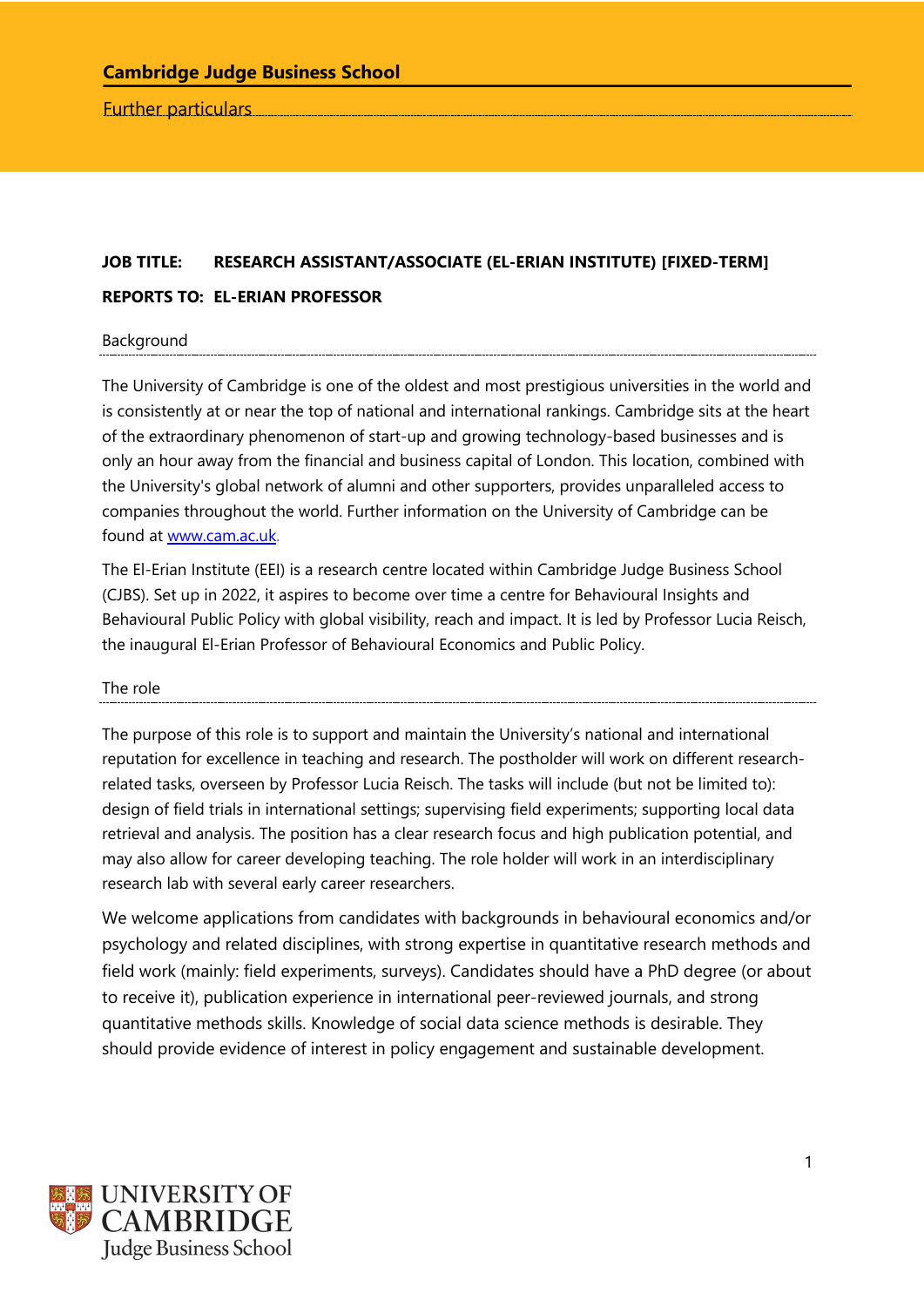## **Main Responsibilities**

## **Research**

- Develop research objectives and proposals for own or joint research
- Conduct individual and collaborative research projects
- Write up research work for presentation and publication
- Continually update knowledge and understanding in field or specialism
- Translate knowledge of advances in the subject areas into research activity
- Manage own research and administrative activities
- Assist in the preparation of proposals and applications to external bodies e.g. for funding or contractual purposes.

#### Teaching and learning support

- May assist in the supervision of student projects
- May assist in the development of student research skills
- May plan and deliver seminars relating to research area

## Liaising and networking

- Liaise with colleagues and students
- Build internal and external contacts, participate in networks for the exchange of information, and form relationships for future collaboration.
- The role holder may be asked to help organise seminars and conferences.
- Contribute to the El-Erian Institute activities and communications.

#### Planning and organising

- Plan the use of research resources, laboratories and workshops as appropriate
- Plan and manage own research activity in collaboration with others
- Contribute to planning of joint research projects led by principle investigator

#### The person

The ideal candidate should have the following qualities, skills and attributes. You are asked to provide a covering letter demonstrating how your own experience meets these requirements.

- A PhD in relevant specialist subject; or about to receive their PhD.
- Research experience with sufficient knowledge in the discipline and of research methods and techniques.
- Demonstrate a strong commitment to research and publications in refereed academic journals.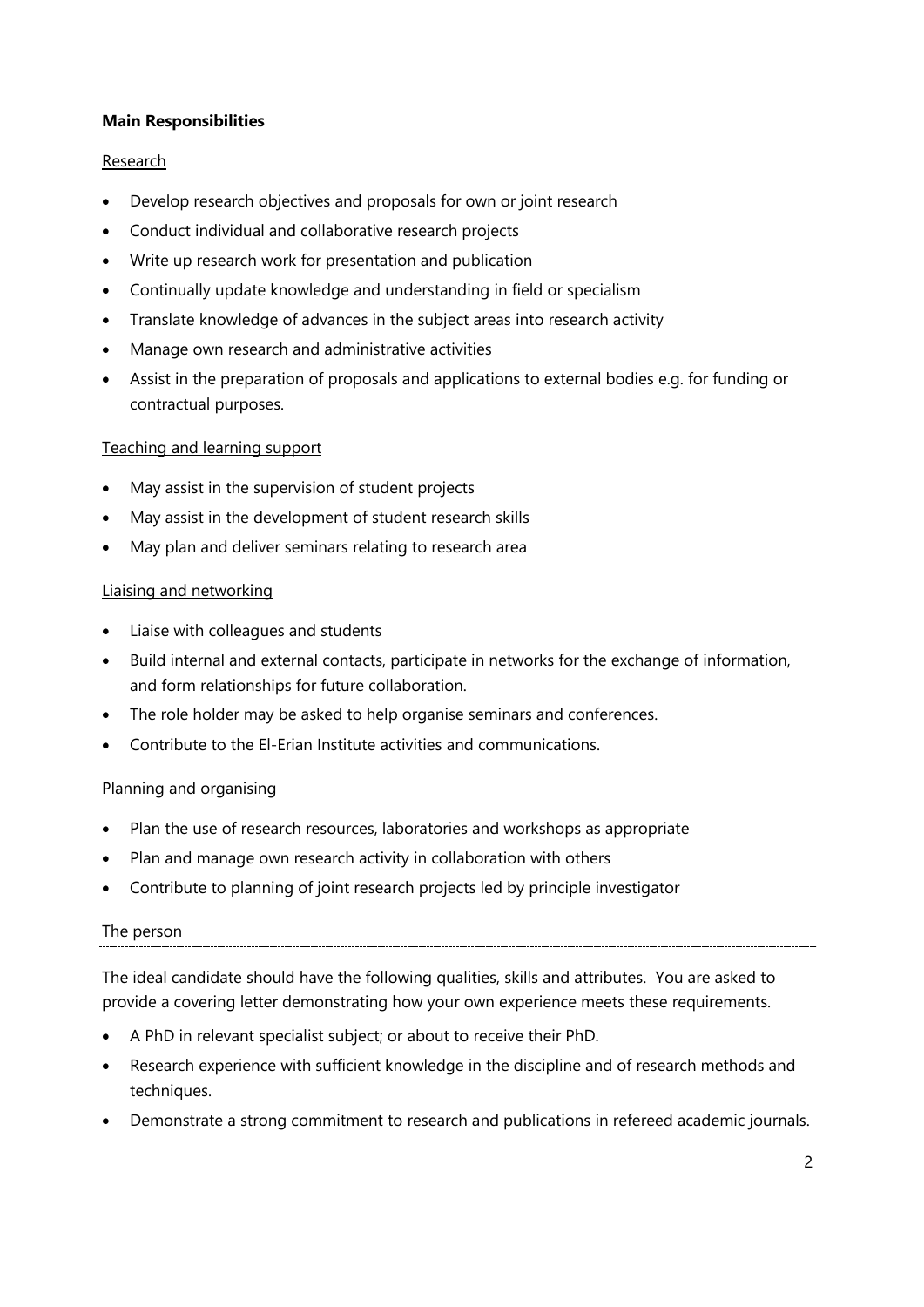- Driven and committed, demonstrating initiative and self-motivation.
- Good time management and planning skills with a commitment to delivery.
- Proficiency in English.

#### Benefits

This is a full-time role working 37 hours per week. There will be a six-month probationary period. Holiday entitlement is 33 days per annum plus eight days of public holidays.

This is a fixed term appointment for three years in the first instance.

Successful candidates who have not been awarded their PhD by the appointment date will be under-appointed at Research Assistant level (Grade 5, salary range: £27,116 - £31,406). Upon award of the PhD the individual will be promoted to Research Associate (Grade 7, salary range: £33,309 - £40,927).

The full incremental salary range for the position is advertised in order to demonstrate the progression for the Grade. In the majority of cases appointments will be made at the Grade minimum; only in very specific exceptional circumstances can a higher salary be offered.

The University of Cambridge comprises more than 150 departments, faculties, schools and other institutions, plus a central administration and 31 independent and autonomous colleges. It is one of the world's oldest and most successful Universities, with an outstanding reputation for academic achievement and research.

With excellent benefits, extensive learning opportunities and a stimulating and attractive environment, the University of Cambridge is a great place to work. Our employees are eligible for a wide range of competitive benefits and services. We give them access to numerous discounts on shopping, health care, financial services and public transport.

Pension scheme details, including information about the legal requirement for the University to automatically enrol its eligible jobholders into a qualifying workplace pension scheme from 1 March 2013, is available at www.pensions.admin.cam.ac.uk.

We have two nurseries and a holiday play scheme to help support those with childcare responsibilities and we offer various types of family-friendly leave to aid employees' work-life balance. In addition we operate a number of initiatives to promote career development, health and well-being.

Further details can be found at www.admin.cam.ac.uk/offices/hr/staff/benefits. There is also a range of information about living and working in Cambridge at www.jobs.cam.ac.uk.

#### Application arrangements

To submit an application for this vacancy, please search for this position on the University's Job Opportunities website at www.jobs.cam.ac.uk and click on the "Apply online" button at the bottom of the relevant job description. This will route you to the University's Web Recruitment System,